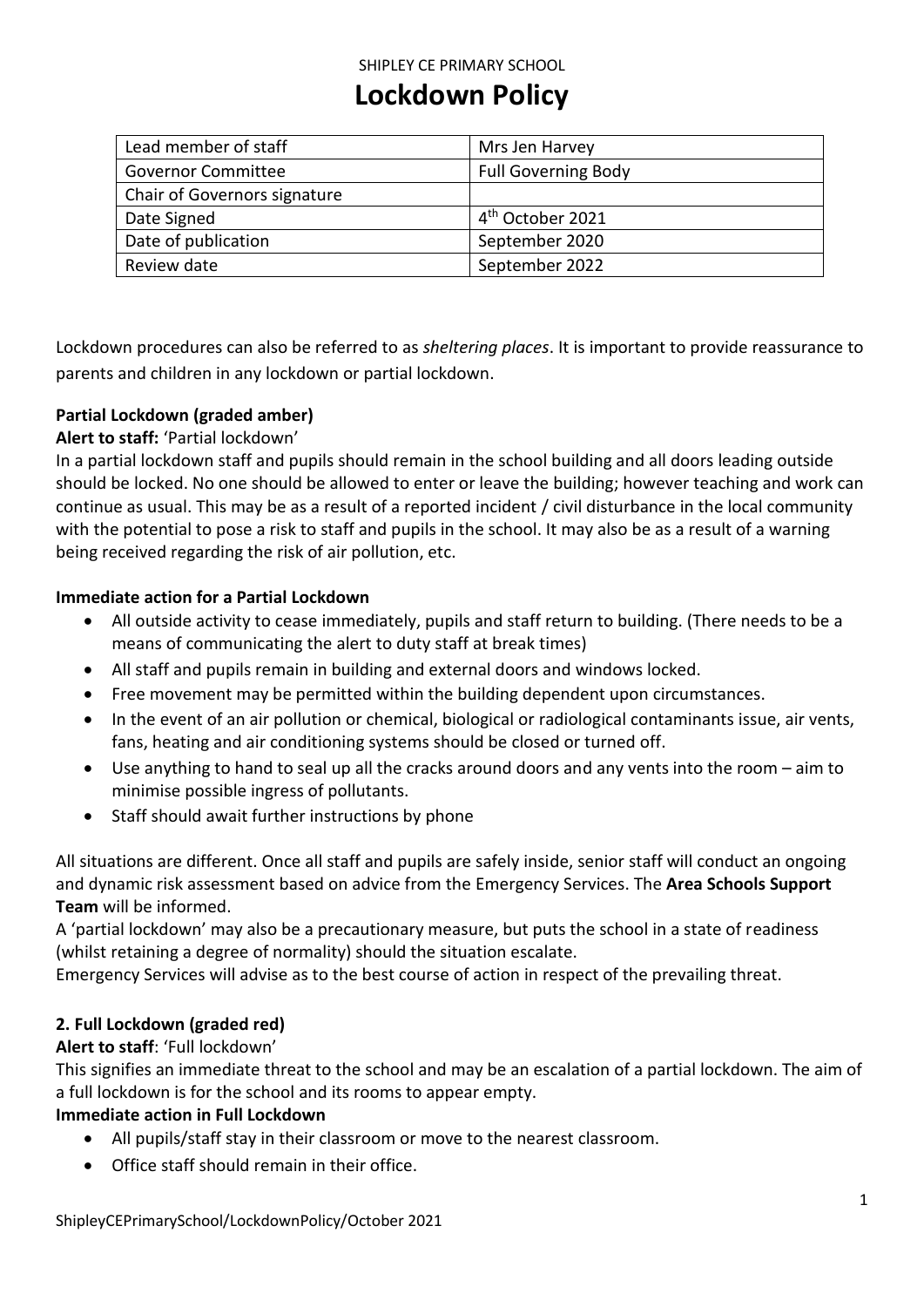## SHIPLEY CE PRIMARY SCHOOL

- External doors locked. Classroom doors locked (where a member of staff with key is present).
- Windows locked, blinds drawn, internal door windows covered (so an intruder cannot see in).
- Pupils/staff sit quietly out of sight and where possible in a location that would protect them from gunfire (bullets go through glass, brick, wood and metal. Consider locations behind substantial brickwork or heavy reinforced walls).
- Lights, smartboards and computer monitors turned off.
- Mobile phones turned off (or at the least turned onto silent so they cannot give away your position).
- A register to be taken of all pupils/staff in each classroom/office.
- Communicate register of staff/pupils to a pre-agreed central office.
- Staff await further instructions.

Staff and pupils remain in lock down until it has been lifted by a senior member of staff/emergency services. At any point during the lockdown, the fire alarm may sound which is a cue to evacuate the building.

During the lockdown, staff will keep agreed lines of communication open but not make unnecessary calls to the office as this could delay more important communication.

Lockdown managers: Headteacher and Bursar to initiate, manage and conclude the lockdown and communicate with emergency services.

Staff are alerted to the activation of the plan by a recognised signal (bell) audible throughout the school. *The use of the fire alarm should be avoided to reduce the incorrect response to an incident.* 

Pupils/staff who are outside of the school buildings should be brought inside as quickly as possible.

Those inside the school should remain in their classrooms or proceed directly to the nearest classroom.

Ash class are more vulnerable as they are nearer the road and car park so may be directed to come into the main hall via a designated entrance, if it is safe for them to do so.

All external doors and, as necessary, windows are locked (depending on the circumstances, internal classroom doors may also need to be locked).

Blinds/curtains drawn and windows on internal doors covered.

Once in lockdown mode, staff should notify the office immediately of any pupils not accounted for and any additional pupils/staff in their classroom via the agreed communication channel.

Staff should encourage the pupils to keep calm and provide appropriate activities for them.

As appropriate, the school should establish communication with the Emergency Services as soon as possible.

If deemed necessary by the lockdown manager(s), parents should be notified as soon as it is practicable to do so via the school's established communications system.

Pupils must not be released to parents during a lockdown.

*If it is necessary to evacuate the building, the fire alarm should sound.* 

Visitors and peripatetic staff will be directed by teaching staff

The lockdown termination will be a verbal announcement to classes.

Staff have regular training refreshers and a lockdown drill is undertaken at least once a year and evaluated for effectiveness. This is recorded and kept in the school office.

Parents know that the school has a lockdown plan through the school website.